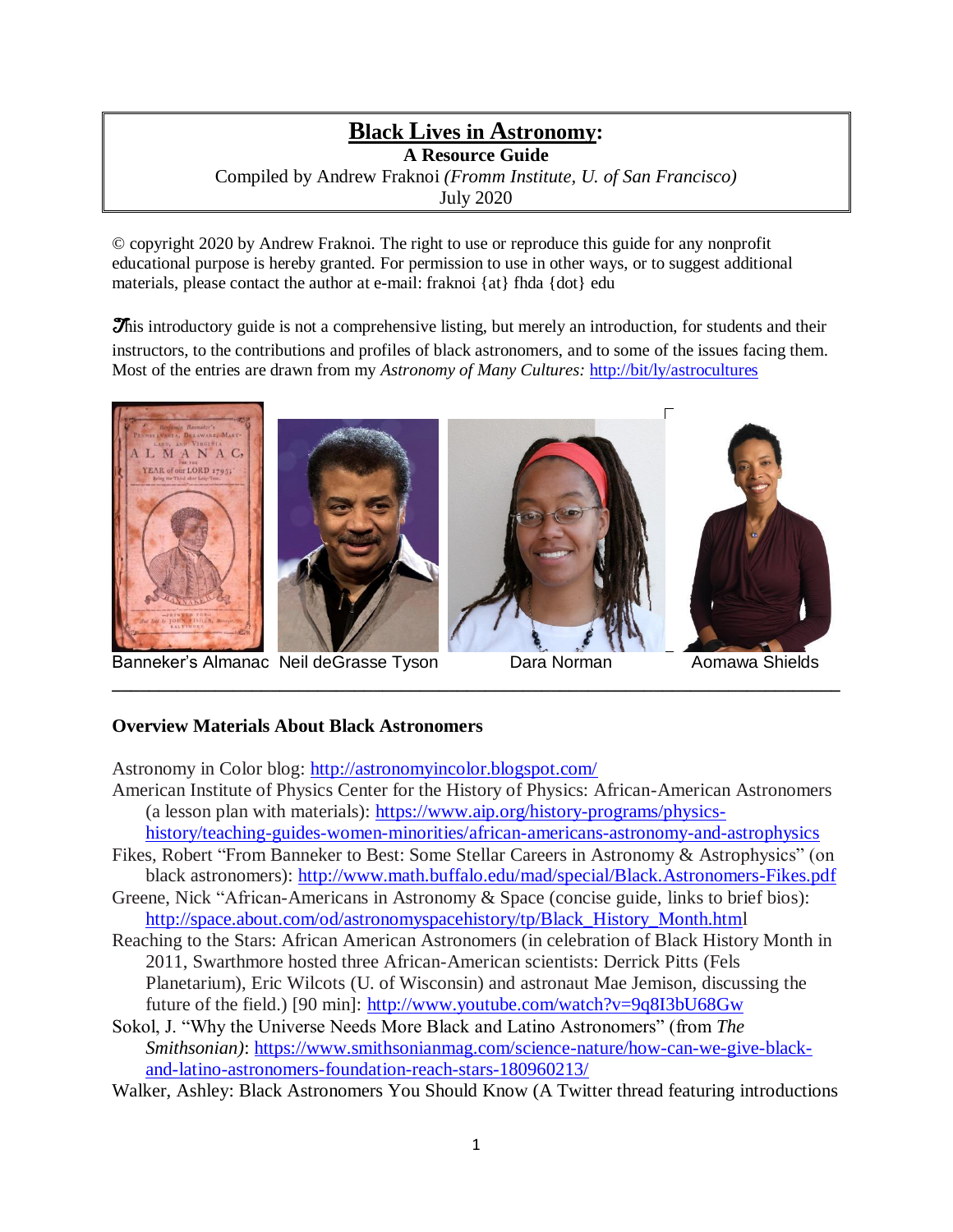to 53 young black scientists in fields related to astronomy):

<https://twitter.com/i/events/1101571329592119297>

Who are the Black Astronomers? (website with links): <http://www.math.buffalo.edu/mad/physics/astronomy-peeps.html> \_\_\_\_\_\_\_\_\_\_\_\_\_\_\_\_\_\_\_\_\_\_\_\_\_\_\_\_\_\_\_\_\_\_\_\_\_\_\_\_\_\_\_\_\_\_\_\_\_\_\_\_\_\_\_\_\_\_\_\_\_\_\_\_\_\_\_\_\_\_\_\_\_\_\_\_\_\_

## **Some Black Astronomers Today**

#### *Gibor Basri*

Profile on *History Makers*:<http://www.thehistorymakers.com/biography/gibor-basri-41> Brief Biography and Areas of Work:<https://astro.berkeley.edu/people/gibor-basri/> News release on his selection as vice-chancellor of equity and inclusion: [https://www.berkeley.edu/news/media/releases/2007/07/19\\_basri.shtml](https://www.berkeley.edu/news/media/releases/2007/07/19_basri.shtml) His talk on brown dwarfs in the Silicon Valley Astronomy Lectures: <https://www.youtube.com/watch?v=zXCDsb4n4KU>

### *Jason Best*

Profile (2011) on *Mountain State Science:* <https://www.youtube.com/watch?v=jQ992p9G7hA> His page at Shepherd University:<https://www.shepherdu.com/jbest/> Reflections on being an American Council on Education Fellow: <https://www.shepherd.edu/news/best-found-yearlong-fellowship-illuminating/>

### *George Carruthers*

George Carruthers on *Biography:* <https://www.biography.com/inventor/george-carruthers> National Medal of Technology: [https://www.nrl.navy.mil/news/releases/nrls-dr-george](https://www.nrl.navy.mil/news/releases/nrls-dr-george-carruthers-honored-national-medal-technology-and-innovation)[carruthers-honored-national-medal-technology-and-innovation](https://www.nrl.navy.mil/news/releases/nrls-dr-george-carruthers-honored-national-medal-technology-and-innovation) On History Makers:<http://www.thehistorymakers.com/biography/george-carruthers-41> George Carruthers' Career on *Everyday Black History*:

<https://www.youtube.com/watch?v=7NK0aVLMxJE>

Short biography:<https://lemelson.mit.edu/resources/george-r-carruthers>

David DeVorkin's detailed talk on his life and work at: <https://www.youtube.com/watch?v=RPqsTD0w0vk> )

## *Louise Edwards*

Interview on "Astronomy in Color": [http://astronomyincolor.blogspot.com/2016/04/faculty](http://astronomyincolor.blogspot.com/2016/04/faculty-highlight-dr-louise-edwards.html)[highlight-dr-louise-edwards.html](http://astronomyincolor.blogspot.com/2016/04/faculty-highlight-dr-louise-edwards.html)

On "Everybody Has a Story":<https://www.youtube.com/watch?v=CGxRr-lkVis> Interview at VanguardStem: [https://conversations.vanguardstem.com/wcwinstem-louise](https://conversations.vanguardstem.com/wcwinstem-louise-edwards-ph-d-de1450681963)[edwards-ph-d-de1450681963](https://conversations.vanguardstem.com/wcwinstem-louise-edwards-ph-d-de1450681963)

Her page at Cal Poly:<https://physics.calpoly.edu/ledwar04>

## *Aaron Evans*

Page at the U. of Virginia: http://people.virginia.edu/~ae3f/ Public lecture on "Galaxy Collisions" at STScI: [https://cloudproject.hosted.panopto.com/Panopto/Pages/Viewer.aspx?id=1289da3c-1e1e-](https://cloudproject.hosted.panopto.com/Panopto/Pages/Viewer.aspx?id=1289da3c-1e1e-4403-a92c-a995003df76f)[4403-a92c-a995003df76f](https://cloudproject.hosted.panopto.com/Panopto/Pages/Viewer.aspx?id=1289da3c-1e1e-4403-a92c-a995003df76f)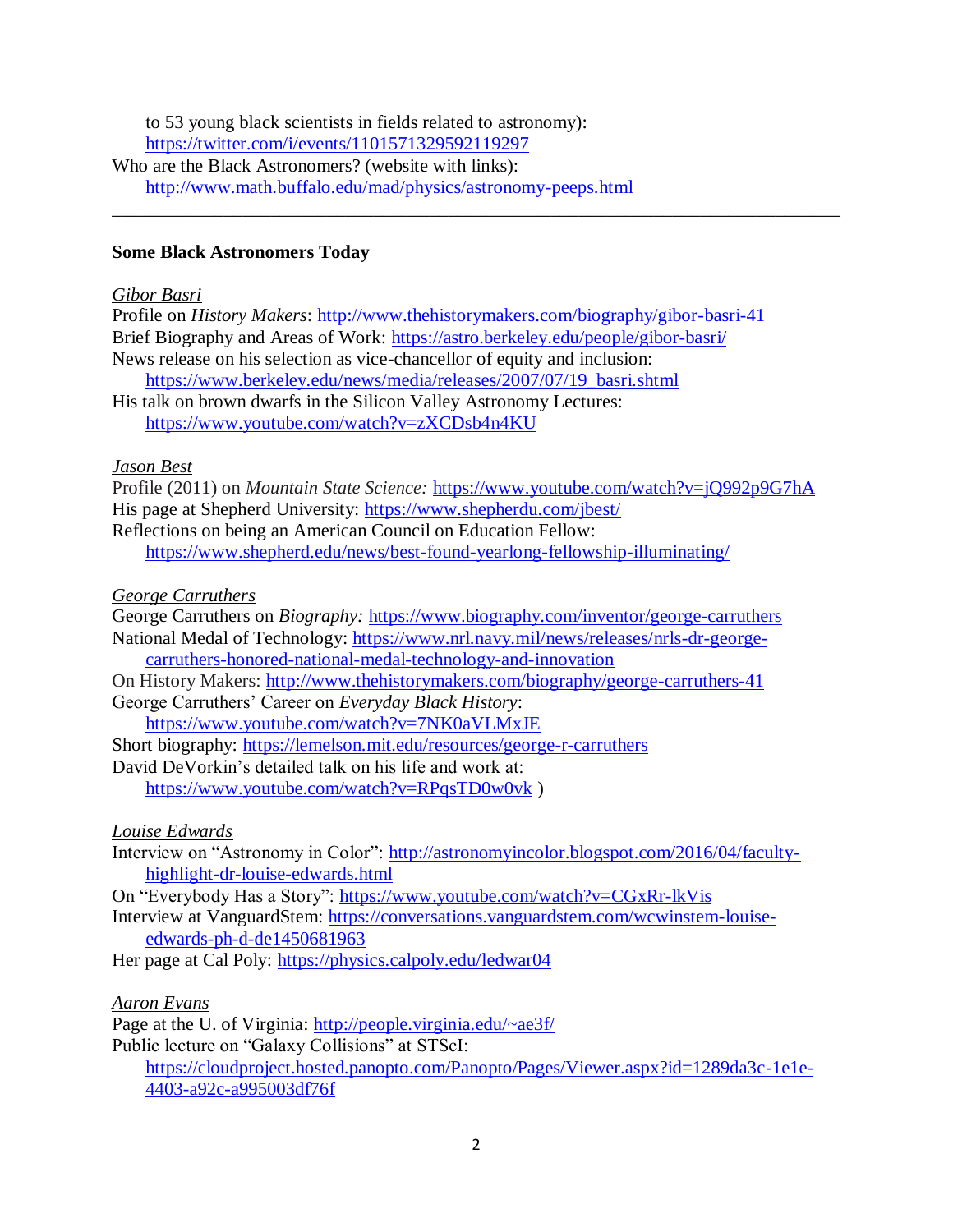Story about him from the JMU *Breeze:* [https://www.breezejmu.org/news/aaron-evans-gives](https://www.breezejmu.org/news/aaron-evans-gives-public-astronomy-talk/article_28f20af4-4cfe-11e4-a2e0-001a4bcf6878.html)[public-astronomy-talk/article\\_28f20af4-4cfe-11e4-a2e0-001a4bcf6878.html](https://www.breezejmu.org/news/aaron-evans-gives-public-astronomy-talk/article_28f20af4-4cfe-11e4-a2e0-001a4bcf6878.html)

### *Jarita Holbrook*

A Guiding Star (nice profile of her life and work): [http://sciencecareers.sciencemag.org/career\\_magazine/previous\\_issues/articles/2007\\_06\\_01/](http://sciencecareers.sciencemag.org/career_magazine/previous_issues/articles/2007_06_01/caredit.a0700079) [caredit.a0700079](http://sciencecareers.sciencemag.org/career_magazine/previous_issues/articles/2007_06_01/caredit.a0700079)

TED talk on cultural astronomy & religion:<https://www.youtube.com/watch?v=tWEsrbzV6wI>

Holbrook, J. "Survival Strategies for African-American Astronomers and Astrophysicists" (six strategies gathered from interviews):<http://arxiv.org/pdf/1204.0247>

Brief Bio at AAAS:<https://www.nsf.gov/od/oia/activities/aaasfellows/bios/Holbrook.pdf> (another at: [https://www.nsbp.org/nsbp-news/bhm-physics-profiles/2018-honorees/95-jarita](https://www.nsbp.org/nsbp-news/bhm-physics-profiles/2018-honorees/95-jarita-holbrook)[holbrook](https://www.nsbp.org/nsbp-news/bhm-physics-profiles/2018-honorees/95-jarita-holbrook) )

Science Tourist: Washington DC (she and her family explore the nation's capitol): <https://www.youtube.com/watch?v=tiP4a0f0SRQ>

### *Jedidah Isler*

2016 Interview with Her: [https://bglh-marketplace.com/2015/09/meet-dr-jedidah-isler-the-first-black](https://bglh-marketplace.com/2015/09/meet-dr-jedidah-isler-the-first-black-woman-to-graduate-from-yale-with-a-phd-in-astrophysics/)[woman-to-graduate-from-yale-with-a-phd-in-astrophysics/](https://bglh-marketplace.com/2015/09/meet-dr-jedidah-isler-the-first-black-woman-to-graduate-from-yale-with-a-phd-in-astrophysics/)

British web page about her: <https://poc2.co.uk/2019/01/31/dr-jedidah-isler-astrophysicist/> Her TED talk on her life story:

[https://www.ted.com/talks/jedidah\\_isler\\_the\\_untapped\\_genius\\_that\\_could\\_change\\_science\\_for\\_the\\_better](https://www.ted.com/talks/jedidah_isler_the_untapped_genius_that_could_change_science_for_the_better)

#### *William Jackson*

William Jackson:<http://www.thehistorymakers.com/biography/william-jackson>

About his Walker Award: [https://lettersandscience.ucdavis.edu/blog/william-jackson-honored](https://lettersandscience.ucdavis.edu/blog/william-jackson-honored-research-and-mentoring)[research-and-mentoring](https://lettersandscience.ucdavis.edu/blog/william-jackson-honored-research-and-mentoring)

His Wikipedia page: [https://en.wikipedia.org/wiki/William\\_M.\\_Jackson](https://en.wikipedia.org/wiki/William_M._Jackson) Interview about his life and work:

[http://www.auburn.edu/cosam/departments/diversity/stemdonedifferently/blog\\_1.htm](http://www.auburn.edu/cosam/departments/diversity/stemdonedifferently/blog_1.htm) 

#### *John Asher Johnson*

His Wikipedia page: [https://en.wikipedia.org/wiki/John\\_Johnson\\_\(astronomer\)](https://en.wikipedia.org/wiki/John_Johnson_(astronomer)) Brief NASA profile: [https://www.nasa.gov/mission\\_pages/kepler/news/johnson20120216.html](https://www.nasa.gov/mission_pages/kepler/news/johnson20120216.html) His personal blog:<http://mahalonottrash.blogspot.com/>

Interview with *Physics Today:* <https://physicstoday.scitation.org/do/10.1063/pt.5.3041/full/> 2-min NASA video where he discusses being an astronomer:

<https://www.youtube.com/watch?v=kbGestZ4KTA>

#### *Charles McGruder*

Brief Biography: [https://www.nsbp.org/nsbp-news/bhm-physics-profiles/bhm-2020/676-charles](https://www.nsbp.org/nsbp-news/bhm-physics-profiles/bhm-2020/676-charles-mcgruder)[mcgruder](https://www.nsbp.org/nsbp-news/bhm-physics-profiles/bhm-2020/676-charles-mcgruder)

News release about his work in S. Africa: <https://wkunews.wordpress.com/2010/11/30/mcgruder-in-africa/>

About his work in Rwanda: [https://www.bgdailynews.com/clinton-lewis-daily-newscharles](https://www.bgdailynews.com/clinton-lewis-daily-newscharles-mcgruder-an-astronomy-professor-at-western-kentucky-university-is-headed-to/article_7fd763ea-ecb0-5517-af95-1b3af13354ab.html)[mcgruder-an-astronomy-professor-at-western-kentucky-university-is-headed](https://www.bgdailynews.com/clinton-lewis-daily-newscharles-mcgruder-an-astronomy-professor-at-western-kentucky-university-is-headed-to/article_7fd763ea-ecb0-5517-af95-1b3af13354ab.html)[to/article\\_7fd763ea-ecb0-5517-af95-1b3af13354ab.html](https://www.bgdailynews.com/clinton-lewis-daily-newscharles-mcgruder-an-astronomy-professor-at-western-kentucky-university-is-headed-to/article_7fd763ea-ecb0-5517-af95-1b3af13354ab.html)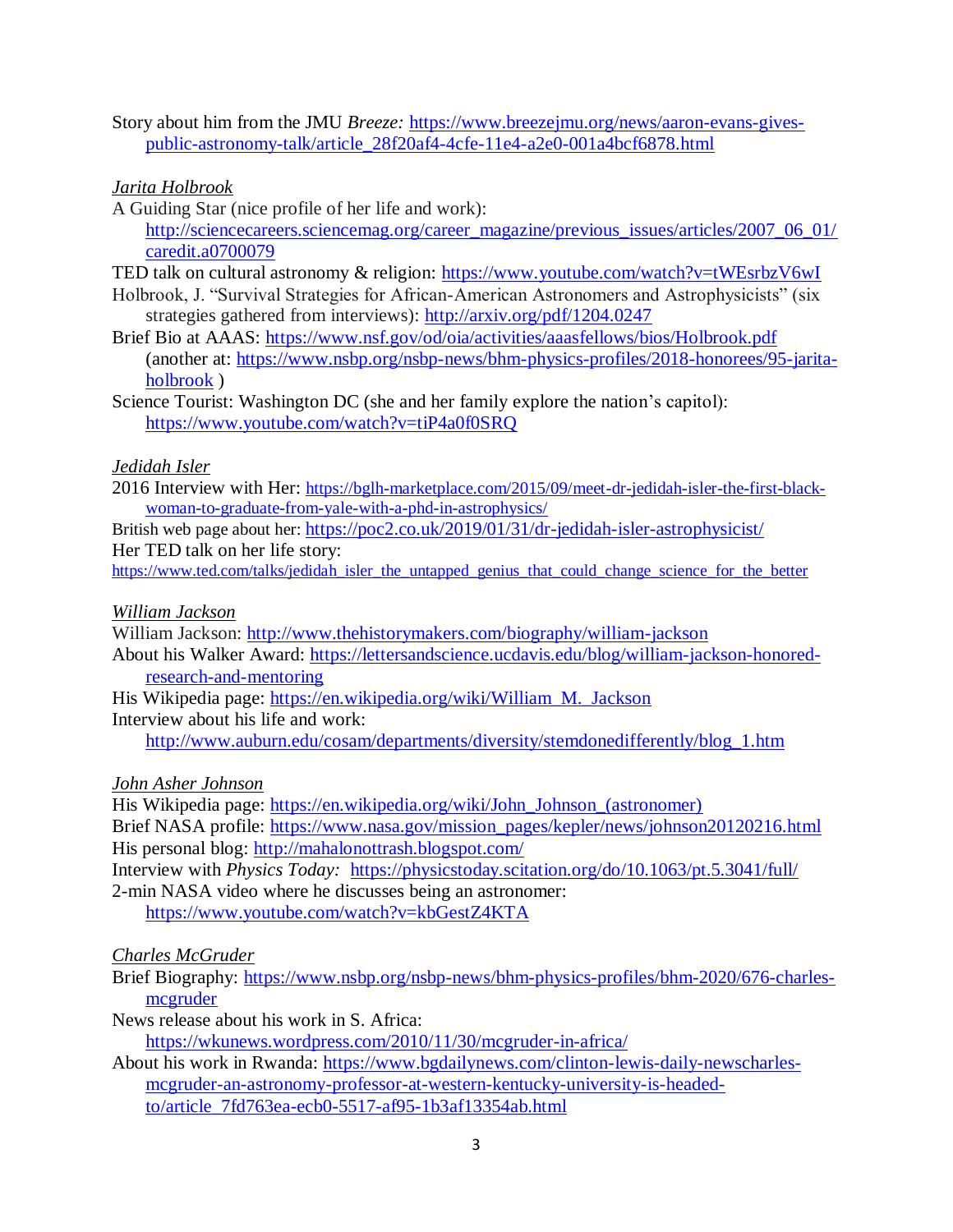#### *Moiya McTier*

- Graduate-student interview in 2019 at Columbia, focusing on her life and career: <https://www.youtube.com/watch?v=lKK0FovJ3Dc>
- Poignant interview on *Shades of the U.S.:* <https://www.youtube.com/watch?v=FSS8VOrrQFE> (it starts 26 minutes into the video)

Her science communication website:<https://www.moiyamctier.com/>

Mini-biography at NRAO:<https://public.nrao.edu/blogs/author/mmctier/>

2016 article about her in the *Harvard Gazette:* 

<https://news.harvard.edu/gazette/story/2016/04/she-followed-her-star/>

#### *Christopher Moore*

Interview with him when he won the Beth Brown Memorial Award:

<http://astronomyincolor.blogspot.com/2016/03/student-highlight-christopher-moore.html> His website:<https://www.christophermoorephd.com/>

*Space Daily* story on his work with CubeSats:

https://www.spacedaily.com/reports/CubeSats\_prove\_their\_worth\_for\_scientific\_missions [999.html](https://www.spacedaily.com/reports/CubeSats_prove_their_worth_for_scientific_missions_999.html)

### *Greg Mosby*

Greg Mosby: Interview on "Astronomy in Color":

<http://astronomyincolor.blogspot.com/2016/05/gregory-mosby-phd-candidate-at.html> His page at NASA Goddard:<https://science.gsfc.nasa.gov/sed/bio/gregory.mosby>

His own professional web page:<https://astrogregmosby.com/>

His 2018 talk at "Astronomy on Tap":<https://www.youtube.com/watch?v=gpk6l17Q6Y0>

#### *Dara Norman*

- Her moving talk at the June 2020 American Astronomical Society meeting on "The Inclusion Revolution":<https://www.youtube.com/watch?v=rQDzeDuCLLs>
- Meet the Keynote Speaker feature from Astrobites (related to the above talk):

<https://astrobites.org/2020/05/25/meet-the-keynote-speakers-dara-norman/>

Her Wikipedia Page: [https://en.wikipedia.org/wiki/Dara\\_Norman](https://en.wikipedia.org/wiki/Dara_Norman)

Norman, Dara "Can Big Data Lead to an Inclusion Revolution" in *Astronomy Beat,* July 2018: [https://astrosociety.org/file\\_download/inline/12faca89-b5f4-4e59-aa62-ce7ad5add47c](https://astrosociety.org/file_download/inline/12faca89-b5f4-4e59-aa62-ce7ad5add47c)

## *Hakeem Oluseyi*

Very nice profile of his life in *The Undefeated:*

[https://theundefeated.com/features/astrophysicist-and-hbcu-grad-hakeem-oluseyi-is-making](https://theundefeated.com/features/astrophysicist-and-hbcu-grad-hakeem-oluseyi-is-making-waves/)[waves/](https://theundefeated.com/features/astrophysicist-and-hbcu-grad-hakeem-oluseyi-is-making-waves/)

- Rise of a Gangsta Nerd: An Interview with Hakeem Oluseyi (about his life and work): <http://blog.ted.com/2012/10/05/rise-of-a-gangsta-nerd-fellows-friday-with-hakeem-oluseyi/>
- Profile at APS Physics:<https://www.aps.org/careers/physicists/profiles/oluseyi.cfm>
- On *Star Search:* an autobiographical talk at the Chicago Humanities Festival in 2014 [56 min]: <https://www.youtube.com/watch?v=GRhgNw1siUo>

## *Derrick Pitts*

Derrick Pitts: Chief Astronomers, Franklin Institution (interview):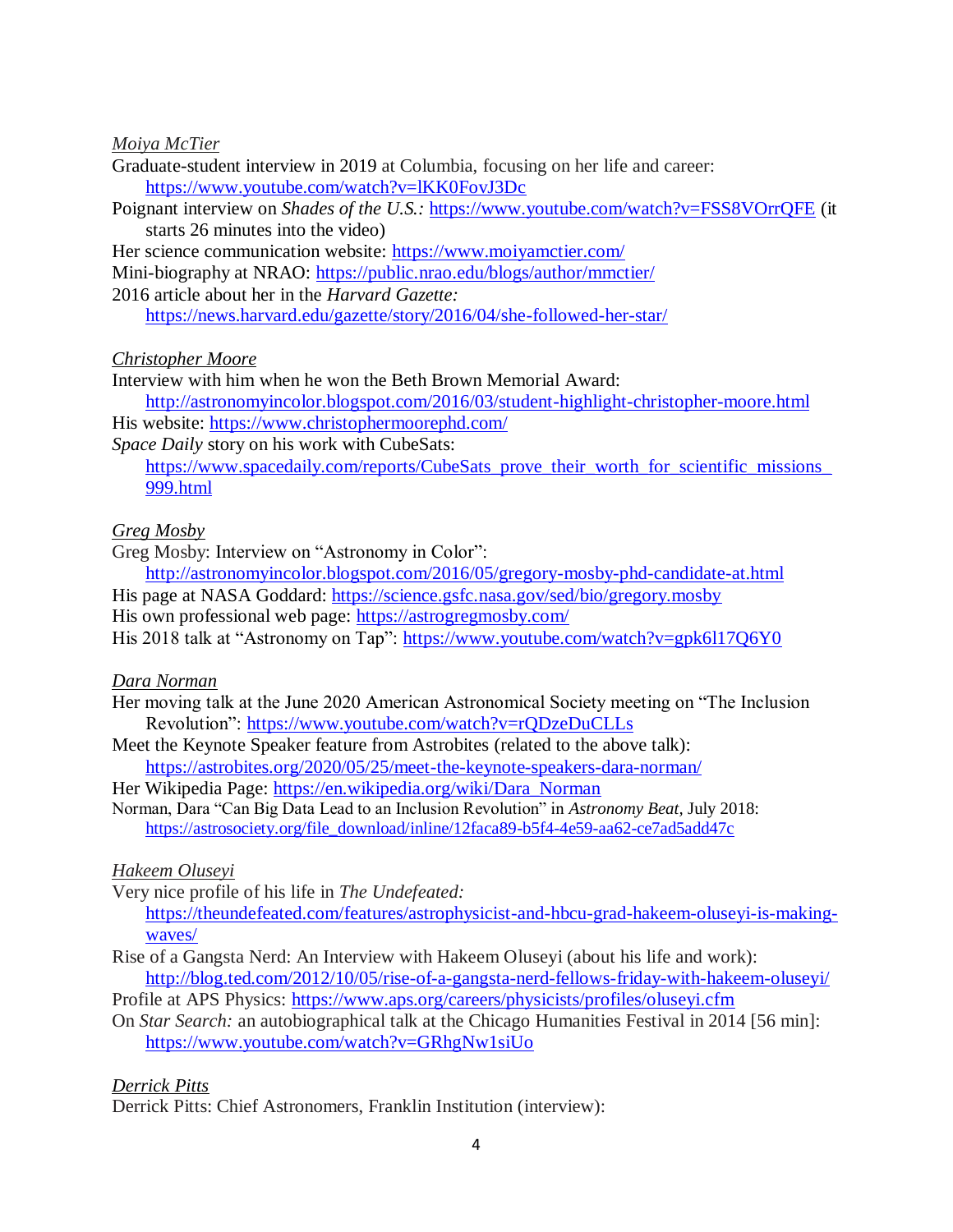<https://solarsystem.nasa.gov/people/1380/derrick-pitts/>

Pitts' page at My Black History: [http://www.myblackhistory.net/Derrick\\_Pitts.htm](http://www.myblackhistory.net/Derrick_Pitts.htm) Interview with Derrick Pitts:<https://solarsystem.nasa.gov/people/1380/derrick-pitts/> Story about him: [https://whyy.org/articles/franklin-institutes-derrick-pitts-visibility-matters](https://whyy.org/articles/franklin-institutes-derrick-pitts-visibility-matters-especially-in-science/)[especially-in-science/](https://whyy.org/articles/franklin-institutes-derrick-pitts-visibility-matters-especially-in-science/) )

*History Makers* Profile: <http://www.thehistorymakers.com/biography/derrick-pitts> Science Stories: Brief Interview:<https://www.fi.edu/science-stories/derrick-pitts>

#### *Aomawa Shields*

Interview at *Astronomy in Color:* [http://astronomyincolor.blogspot.com/2016/09/faculty](http://astronomyincolor.blogspot.com/2016/09/faculty-highlight-aomawa-shields.html)[highlight-aomawa-shields.html](http://astronomyincolor.blogspot.com/2016/09/faculty-highlight-aomawa-shields.html)

Her Wikipedia page: [https://en.wikipedia.org/wiki/Aomawa\\_Shields](https://en.wikipedia.org/wiki/Aomawa_Shields)

Her rich personal website:<https://variablestargirl.com/>

Her faculty website at UC Irvine: [https://faculty.sites.uci.edu/shields/](https://urldefense.com/v3/__https:/faculty.sites.uci.edu/shields/__;!!A-B3JKCz!Q7y1aUQDjpVAlwpJ_p68h6GS2wO_NeAHjruDTRyuQcpxLUzGZ5yo3p4FxONxXsnbSu2V$) Interview at University of California News:

<https://www.universityofcalifornia.edu/news/astrobiology-s-rising-star>

- 2015 TED Talk on Finding Other Planets: [https://www.ted.com/talks/aomawa\\_shields\\_how\\_we\\_ll\\_find\\_life\\_on\\_other\\_planets](https://www.ted.com/talks/aomawa_shields_how_we_ll_find_life_on_other_planets)
- She has started an organization called *Rising Stargirls* to encourage girls of all color and backgrounds to learn science through astronomy:<http://www.risingstargirls.org/>
- Brief NOVA segment on her career path: <https://www.facebook.com/watch/?v=253867345266434&t=13>

*Neil DeGrasse Tyson*

- Tyson, Neil deGrasse: 2004 Interview on the PBS *NOVA* website, covering not only astronomy but also his development as a scientist and facing racism: <http://www.pbs.org/wgbh/nova/space/conversation-with-neil-tyson.html>
- Tyson, Neil deGrasse: Reflections on the Color of My Skin: [https://www.facebook.com/notes/neil-degrasse-tyson/reflections-on-the-color-of-my](https://www.facebook.com/notes/neil-degrasse-tyson/reflections-on-the-color-of-my-skin/10158481422496613)[skin/10158481422496613](https://www.facebook.com/notes/neil-degrasse-tyson/reflections-on-the-color-of-my-skin/10158481422496613)
- A Story about Race (Tyson reflects on cultural issues that arose during his college and graduate years) [12 min]:<https://www.youtube.com/watch?v=eQLtPWPqsjA>
- Interview with life advice on the program *Impact Theory:* <https://www.youtube.com/watch?v=JtahB1-MNvk>
- His radio show/podcast *Star Talk:* <https://www.startalkradio.net/>
- His talk on the nature of science & science denial: <https://www.youtube.com/watch?v=XxpOyNDudPA>
- Berne, Jennifer *Look Up with Me: Neil deGrasse Tyson: A Life Among the Stars.* 2019, Katherine Tegen Books. Biography for kids ages 4-8.
- Krull, Katherine & Brewer, Paul *The Cosmic Journey of Neil deGrasse Tyson.* 2018, Crown. For children ages 4-8.
- Tyson, Neil deGrasse *The Sky is Not the Limit: Adventures of an Urban Astrophysicist.* 2004, Prometheus. An autobiography, with a section discussing racism.

## *Ashley Walker*

Profile and Interview at *Scientific American:* [https://www.scientificamerican.com/article/black-](https://www.scientificamerican.com/article/black-astronomers-highlight-achievements-and-obstacles/)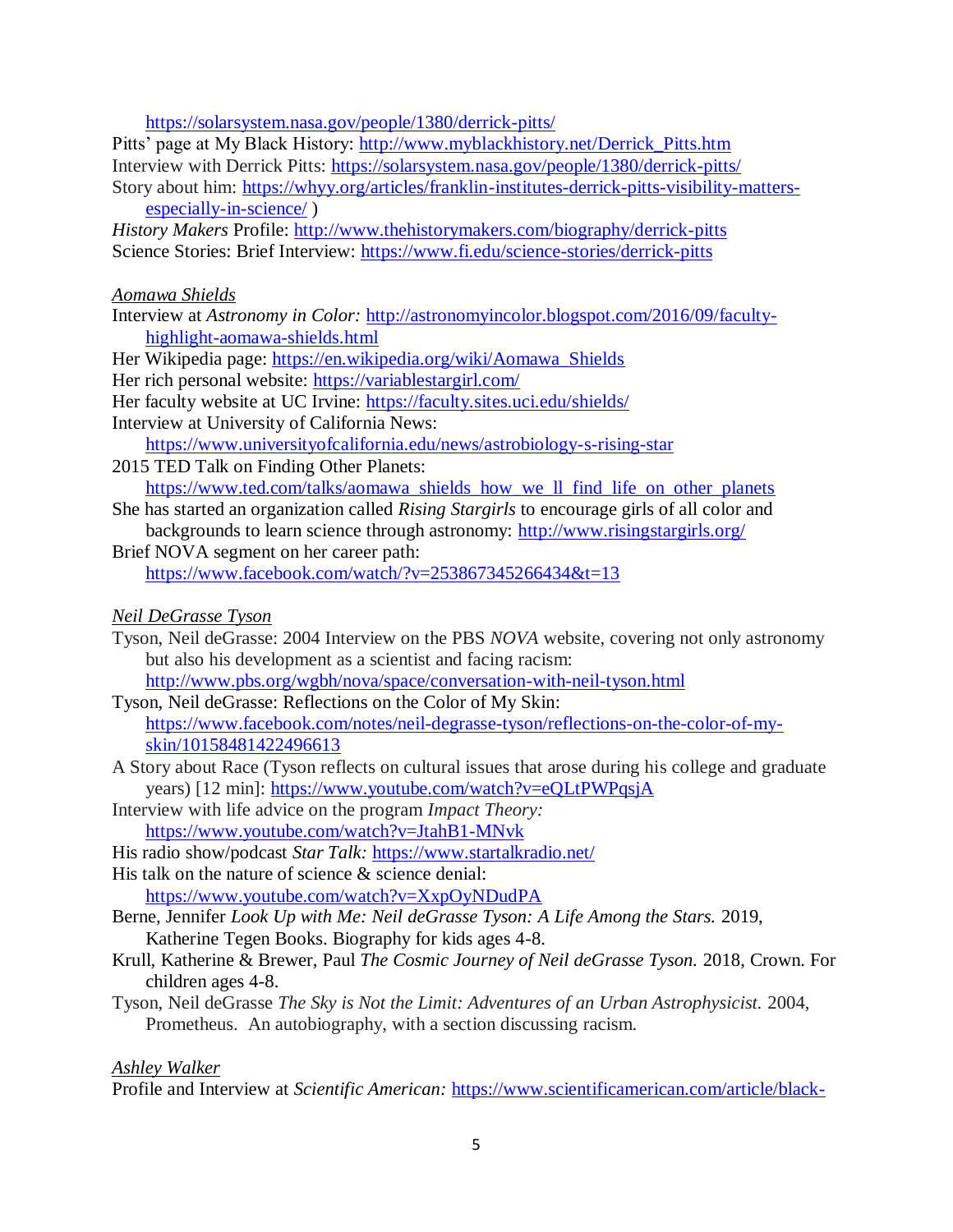[astronomers-highlight-achievements-and-obstacles/](https://www.scientificamerican.com/article/black-astronomers-highlight-achievements-and-obstacles/)

Profile on Astrobites:<https://astrobites.org/2020/06/22/black-in-astro-ashley-walker/> Interview about her project to highlight black astronomers:

<http://astronomyincolor.blogspot.com/2019/03/how-ashley-walker-shined-necessary.html> Stories from the Youniverse: Her Reminiscences: <https://www.facebook.com/watch/?v=522333735320103>

### *Eric Wilcots*

- His page at the U. of Wisconsin:<http://www.astro.wisc.edu/our-people/faculty/wilcots> (See also: [https://ls.wisc.edu/about/wilcots\)](https://ls.wisc.edu/about/wilcots)
- Story about his becoming Dean: [https://madison.com/wsj/news/local/education/university/uw](https://madison.com/wsj/news/local/education/university/uw-madison-picks-astronomer-to-lead-largest-academic-college/article_b17d7c31-134b-5787-a9d2-f5275ceb08f2.html)[madison-picks-astronomer-to-lead-largest-academic-college/article\\_b17d7c31-134b-5787](https://madison.com/wsj/news/local/education/university/uw-madison-picks-astronomer-to-lead-largest-academic-college/article_b17d7c31-134b-5787-a9d2-f5275ceb08f2.html) [a9d2-f5275ceb08f2.html](https://madison.com/wsj/news/local/education/university/uw-madison-picks-astronomer-to-lead-largest-academic-college/article_b17d7c31-134b-5787-a9d2-f5275ceb08f2.html)

Profile at Madison 365: [https://madison365.com/i-love-the-sense-of-discovery-dr-eric-wilcots](https://madison365.com/i-love-the-sense-of-discovery-dr-eric-wilcots-stays-focused-on-science-as-he-ascends-academic-ladder/)[stays-focused-on-science-as-he-ascends-academic-ladder/](https://madison365.com/i-love-the-sense-of-discovery-dr-eric-wilcots-stays-focused-on-science-as-he-ascends-academic-ladder/) 

\_\_\_\_\_\_\_\_\_\_\_\_\_\_\_\_\_\_\_\_\_\_\_\_\_\_\_\_\_\_\_\_\_\_\_\_\_\_\_\_\_\_\_\_\_\_\_\_\_\_\_\_\_\_\_\_\_\_\_\_\_\_\_\_\_\_\_\_\_\_\_\_\_\_\_\_\_\_

Profile in *Madison Magazine:* <https://www.channel3000.com/madisons-own-star-gazer/>

## **A Few Black Astronomers of the Past**

### *Claudia Alexander*

Interview on the Women in Planetary Science web site: [http://womeninplanetaryscience.wordpress.com/2011/02/03/claudia-alexander-be-prepared](http://womeninplanetaryscience.wordpress.com/2011/02/03/claudia-alexander-be-prepared-to-be-flexible-in-your-career/)[to-be-flexible-in-your-career/](http://womeninplanetaryscience.wordpress.com/2011/02/03/claudia-alexander-be-prepared-to-be-flexible-in-your-career/)

JPL video where she explains some of her work (3 min): <https://www.jpl.nasa.gov/video/details.php?id=184>

Obituary in the *NY Times*: [https://www.nytimes.com/2015/07/20/us/claudia-alexander-nasa](https://www.nytimes.com/2015/07/20/us/claudia-alexander-nasa-manager-who-led-jupiter-mission-dies-at-56.html)[manager-who-led-jupiter-mission-dies-at-56.html](https://www.nytimes.com/2015/07/20/us/claudia-alexander-nasa-manager-who-led-jupiter-mission-dies-at-56.html)

## *Benjamin Banneker*

Ferris, Jeri *What Are You Figuring Now: A Story about Benjamin Banneker.* 1988, Carolrhoda Books. Children's book about this 18<sup>th</sup> century black astronomer, mathematician, surveyor.

His detailed Wikipedia page: [https://en.wikipedia.org/wiki/Benjamin\\_Banneker](https://en.wikipedia.org/wiki/Benjamin_Banneker)  Biography at Khan Academy: [https://www.khanacademy.org/partner-content/big-history-](https://www.khanacademy.org/partner-content/big-history-project/expansion-interconnection/commerce-collective-learning/a/benjamin-banneker-science-in-adversity)

- [project/expansion-interconnection/commerce-collective-learning/a/benjamin-banneker](https://www.khanacademy.org/partner-content/big-history-project/expansion-interconnection/commerce-collective-learning/a/benjamin-banneker-science-in-adversity)[science-in-adversity](https://www.khanacademy.org/partner-content/big-history-project/expansion-interconnection/commerce-collective-learning/a/benjamin-banneker-science-in-adversity)
- The Man Who Loved the Stars (a feature film about him with Ossie Davis): <https://archive.org/details/themanwholovedthestarsreel2>
- His page at the White House Historical Association: <https://www.whitehousehistory.org/benjamin-banneker>
- Baskes Litwin, Laura *Benjamin Banneker: Astronomer and Mathematician.* 1999, Enslow.
- Bedini, Silvio *The Life of Benjamin Banneker: The First African-American Man of Science*, 2nd ed. 2009, Maryland Historical Society.

## *Beth Brown*

Profile at APS Physics:<https://www.aps.org/careers/physicists/profiles/brown.cfm>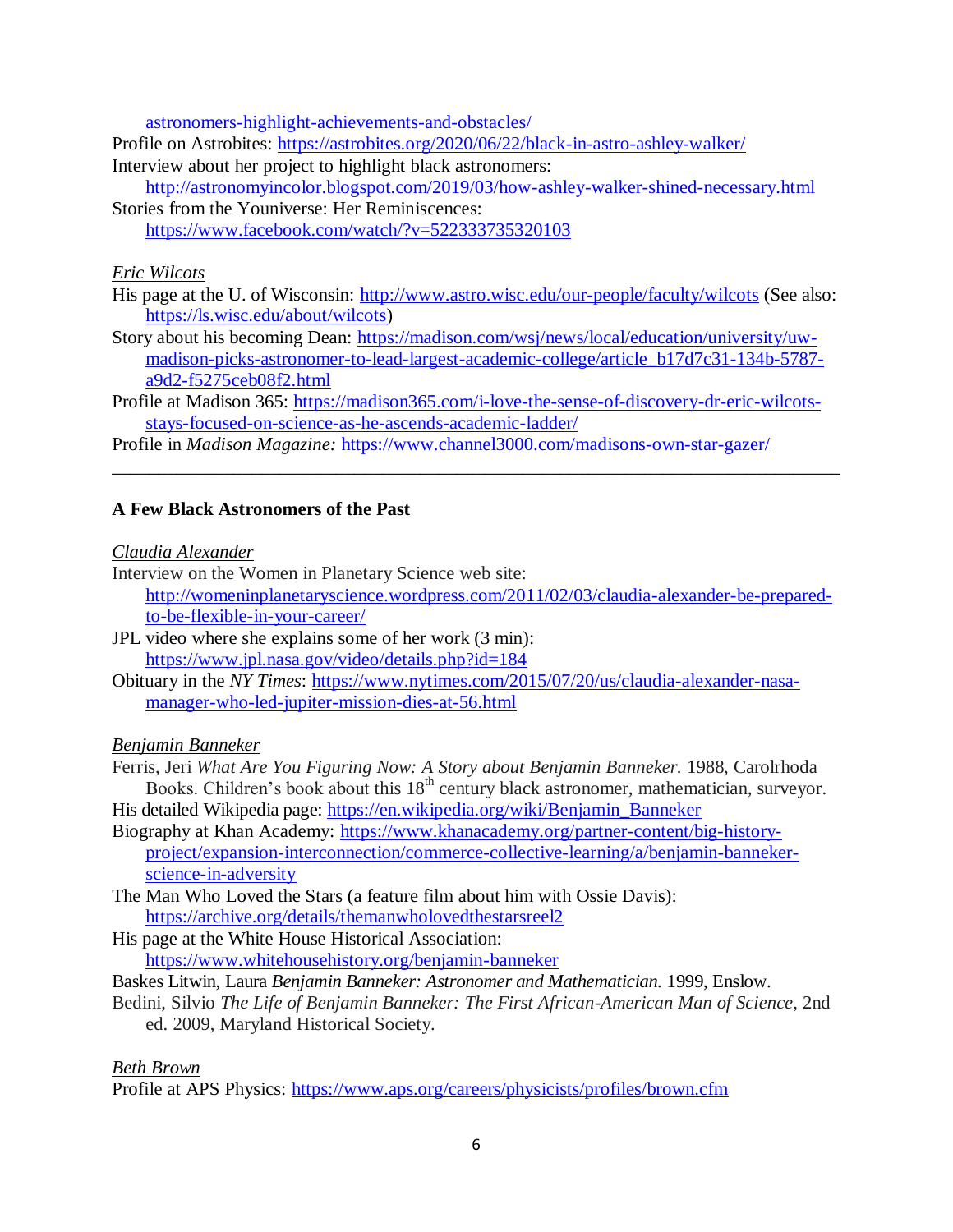- Memorial Video Profile (in 2 parts):<https://www.youtube.com/watch?v=KfJMVDjf6dk> and <https://www.youtube.com/watch?v=qcvH6wFViCc>
- Obituary at the AAS Website:<https://ui.adsabs.harvard.edu/abs/2011BAAS...43..004B/abstract>
- About the Beth Brown Memorial Award: [https://aas.org/grants-and-prizes/beth-brown](https://aas.org/grants-and-prizes/beth-brown-memorial-award)[memorial-award](https://aas.org/grants-and-prizes/beth-brown-memorial-award)

### *Benjamin Peery*

- Obituary from the Bulletin of AAS:
- <https://ui.adsabs.harvard.edu/abs/2011BAAS...43..028C/abstract> 1992 Profile in the *Washington Post:*  [https://www.washingtonpost.com/archive/entertainment/books/1992/08/02/astronomer-in](https://www.washingtonpost.com/archive/entertainment/books/1992/08/02/astronomer-in-the-classroom/2cebfaf4-0f5a-4225-88f8-1114f9a74621/)[the-classroom/2cebfaf4-0f5a-4225-88f8-1114f9a74621/](https://www.washingtonpost.com/archive/entertainment/books/1992/08/02/astronomer-in-the-classroom/2cebfaf4-0f5a-4225-88f8-1114f9a74621/)
- His oral history interview with David DeVorkin: [https://www.aip.org/history-programs/niels](https://www.aip.org/history-programs/niels-bohr-library/oral-histories/33698)[bohr-library/oral-histories/33698](https://www.aip.org/history-programs/niels-bohr-library/oral-histories/33698)

## *Mercedes Richards*

Eshleman, Adams "Mercedes Richards: Stellar Detective" (Penn State University news story 2009): [http://news.psu.edu/story/141653/2009/08/05/research/stellar-detective-profile](http://news.psu.edu/story/141653/2009/08/05/research/stellar-detective-profile-professor-mercedes-richards)[professor-mercedes-richards](http://news.psu.edu/story/141653/2009/08/05/research/stellar-detective-profile-professor-mercedes-richards)

2013 Profile for APS: [https://www.eurekalert.org/pub\\_releases/2013-07/ps-amr071513.php](https://www.eurekalert.org/pub_releases/2013-07/ps-amr071513.php) Her Wikipedia page: [https://en.wikipedia.org/wiki/Mercedes\\_Richards](https://en.wikipedia.org/wiki/Mercedes_Richards)

Profile at *Putting People of Colour into the Equation:* [https://poc2.co.uk/2018/12/14/prof](https://poc2.co.uk/2018/12/14/prof-mercedes-t-richards-stellar-astronomer/)[mercedes-t-richards-stellar-astronomer/](https://poc2.co.uk/2018/12/14/prof-mercedes-t-richards-stellar-astronomer/) 

# *Arthur Walker*

- 2000 Article from *Stanford Report:* "Art Walker: Favorite 'Sun' of Solar Physics": <https://news.stanford.edu/news/2000/october4/walkerprofile-104.html>
- His entry at *Physicists of the African Diaspora* (with a wonderful tribute by H. Oluseyi): [http://www.math.buffalo.edu/mad/physics/walker\\_arthurbc.html#Scholar,%20Warrior,%20](http://www.math.buffalo.edu/mad/physics/walker_arthurbc.html#Scholar,%20Warrior,%20Citizen) **Citizen**
- Post at *Sky & Telescope* website: [https://skyandtelescope.org/astronomy-resources/famous](https://skyandtelescope.org/astronomy-resources/famous-astronomers/arthur-b-c-walker-ii-x-ray-astrophysicist/)[astronomers/arthur-b-c-walker-ii-x-ray-astrophysicist/](https://skyandtelescope.org/astronomy-resources/famous-astronomers/arthur-b-c-walker-ii-x-ray-astrophysicist/)
- Obituary by Vahe Petrosian: [https://aasjournals.github.io/aas-obits-mirror/arthur-b-c-walker-](https://aasjournals.github.io/aas-obits-mirror/arthur-b-c-walker-1936-2001.html)[1936-2001.html](https://aasjournals.github.io/aas-obits-mirror/arthur-b-c-walker-1936-2001.html)
- Shore, L. "Celebrating Diversity: The Arthur Walker Award of the ASP" (an award for contributions by African-American or other African diaspora astronomers): [https://astrosociety.org/file\\_download/inline/f9fc1f62-848b-438d-8ea5-653f8f877528](https://astrosociety.org/file_download/inline/f9fc1f62-848b-438d-8ea5-653f8f877528)

\_\_\_\_\_\_\_\_\_\_\_\_\_\_\_\_\_\_\_\_\_\_\_\_\_\_\_\_\_\_\_\_\_\_\_\_\_\_\_\_\_\_\_\_\_\_\_\_\_\_\_\_\_\_\_\_\_\_\_\_\_\_\_\_\_\_\_\_\_\_\_\_\_\_\_\_\_\_

## **How We Can Support Black Astronomers**

- Astrobites: How can we Support Black Astronomers? (June 2020): <https://astrobites.org/2020/06/03/how-can-we-support-black-astronomers/> DPS/AAS Actionable Steps to Make our Community More Equitable:
- <https://dps.aas.org/inclusivity/actionable-steps>